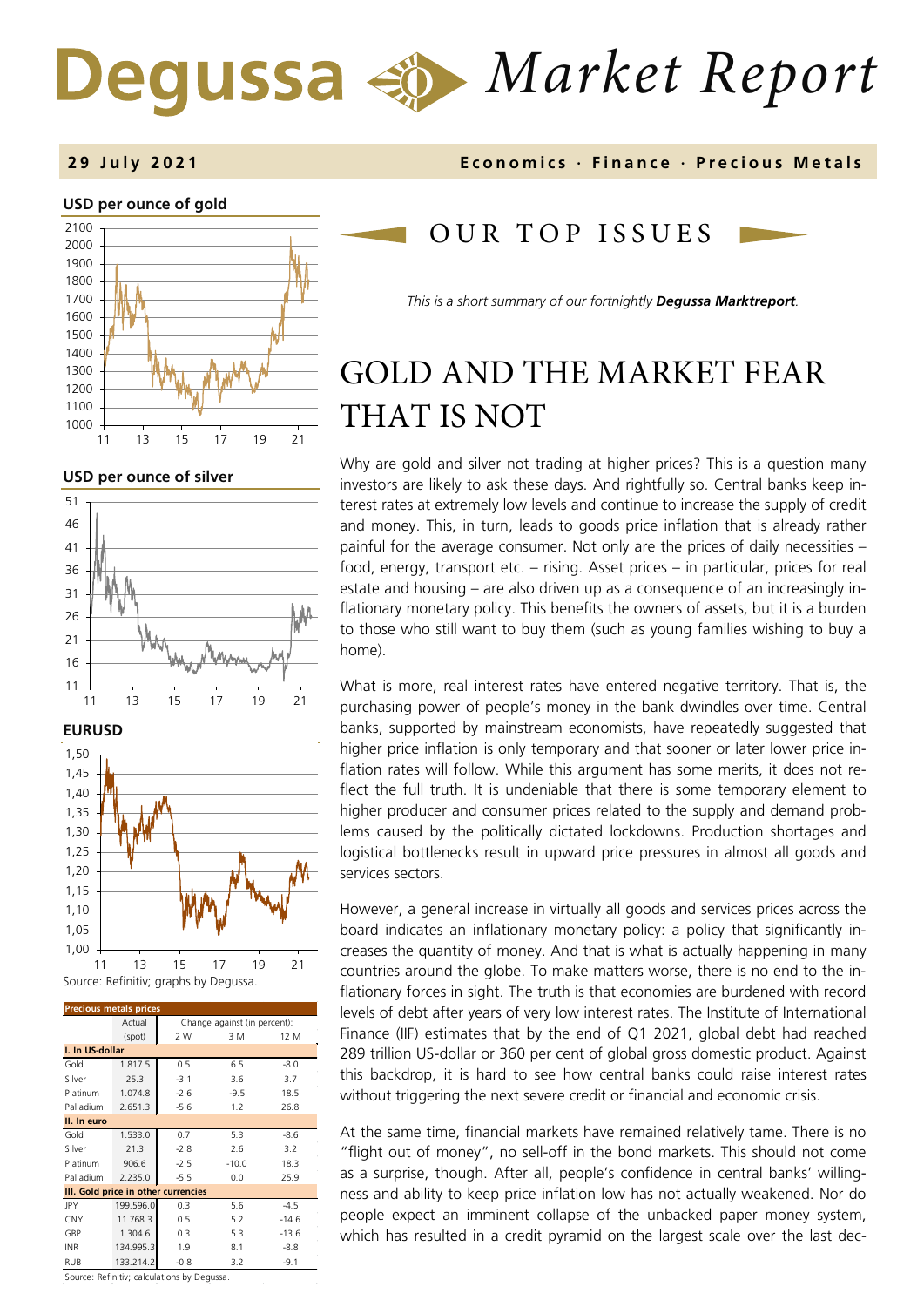#### **Precious metal prices in the last six years (USD/oz)**

# Source: Refinitiv; graphs by Degussa. 16 17 18 19 20 21

(d) Palladium

ades. Perhaps it is not too far-fetched to say that central banks have succeeded in putting people's inflation concerns, payment default fears, and crash angst to rest. This could explain why gold and silver are not trading higher than they currently are. However, all this does not speak against the attractiveness of holding physical gold and silver as a part of the 'liquid means' in one's portfolio.

 **The price of gold is on an upwards trajectory** *Gold price in USD/oz* 



Source: Refinitiv; graph Degussa.

The price of gold is firmly on an upwards trajectory, as suggested by the chart above, a development that is largely supported by central bank policies to increase the money supply and keep real interest rates in negative territory for the foreseeable future. What is more, it is very likely that central banks' balancing act will no longer work at some point and will most likely lead to a brutal inflation problem: If and when they have to choose between letting the financial and economic system go bust or printing additional money (to ward off the "big crisis"), it is very likely that central banks will opt for the latter rather than the former. However, as market players hold fast to their faith in central banks, for the time being, gold and silver are currently not ranking higher on people's value scale.

Having said that, investors with a long-term horizon should consider the current pricing of gold and silver as a highly attractive opportunity to expand their physical precious metal portfolio. When looking back to July 2021 in a few years, I am quite sure that the decision to get an exposure to the "monetary metals" gold and silver was to the investors' benefit.

\*\*\*

*The podcast of this article can be found [here](https://open.spotify.com/show/7orIsEuiKFTSPgpiVKa370).*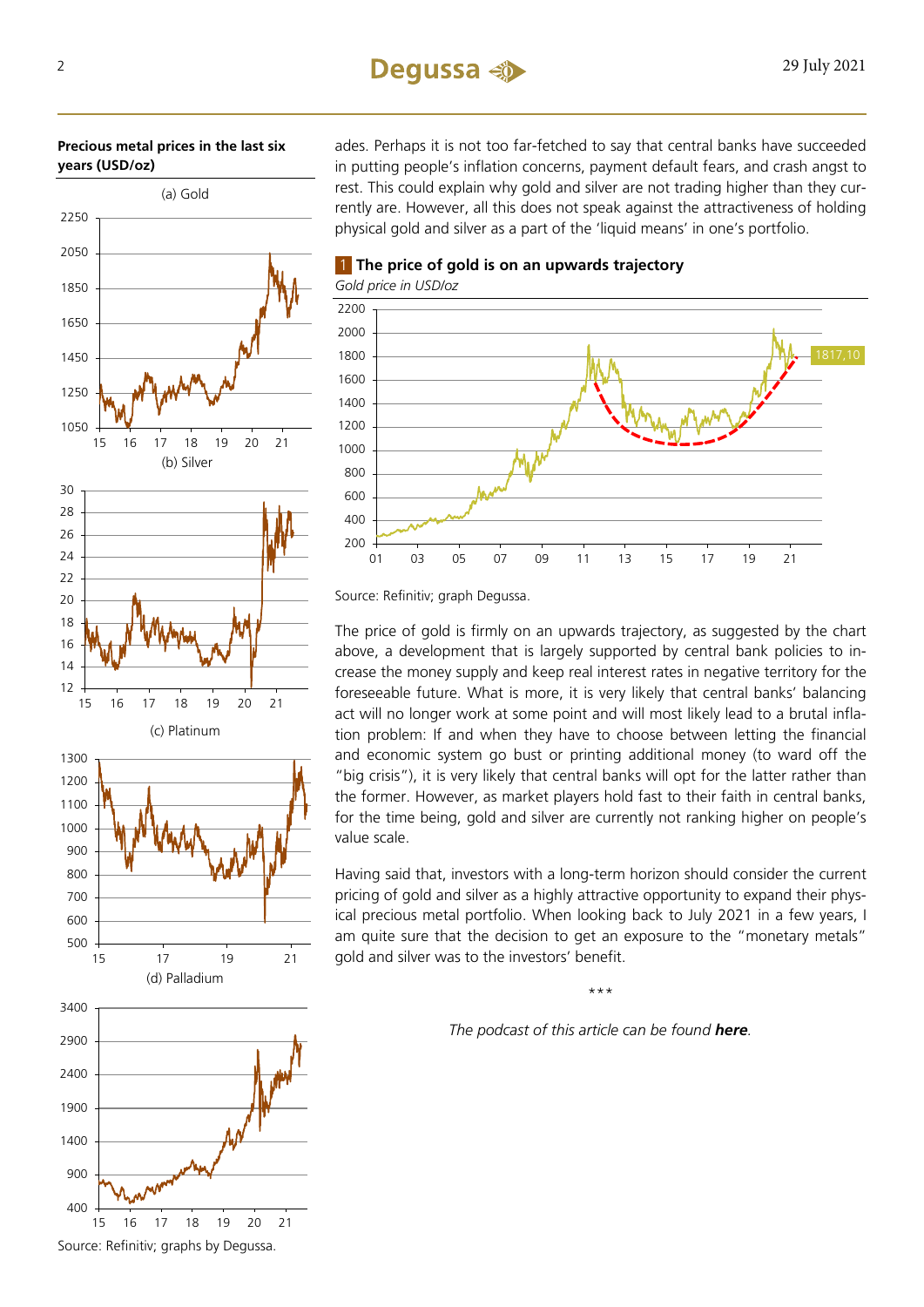# PRECIOUS METALS PRICES

**In US-Dollar per ounce**

|                             | Gold   |        | <b>Silver</b> |      | Platinum |        | Palladium      |        |  |
|-----------------------------|--------|--------|---------------|------|----------|--------|----------------|--------|--|
| I. Actual                   | 1817.9 |        | 25.3          |      | 1072.6   |        | 2653.2         |        |  |
| II. Gliding averages        |        |        |               |      |          |        |                |        |  |
| 10 days                     |        | 1794.1 |               | 26.2 |          | 1090.7 |                | 2802.8 |  |
| 20 days                     |        | 1790.1 |               | 26.2 |          | 1088.5 |                | 2718.0 |  |
| 50 days                     |        | 1837.6 |               | 27.1 |          | 1151.3 |                | 2790.8 |  |
| 100 days                    |        | 1790.3 |               | 26.4 |          | 1174.7 |                | 2706.7 |  |
| 200 days                    | 1826.6 |        | 25.8          |      | 1096.5   |        | 2529.3         |        |  |
|                             |        |        |               |      |          |        |                |        |  |
| III. Estimates for end 2021 | 2448   |        | 47            |      | 1272     |        | 2710           |        |  |
| (1)                         | 35     |        | 86            |      | 19       |        | $\overline{2}$ |        |  |
| <b>Band width</b>           | Low    | High   | Low           | High | Low      | High   | Low            | High   |  |
|                             | 1750   | 2684   | 23.0          | 55.1 | 950      | 1472   | 2280           | 2910   |  |
| $(1)$                       | $-4$   | 48     | $-9$          | 118  | $-11$    | 37     | $-14$          | 10     |  |
|                             |        |        |               |      |          |        |                |        |  |
| V. Annual averages          |        |        |               |      |          |        |                |        |  |
| 2018                        | 1253   |        | 17.1          |      | 947      |        | 857            |        |  |
| 2019                        | 1268   |        | 15.8          |      | 880      |        | 1019           |        |  |
| 2020                        | 1382   |        | 16.1          |      | 862      |        | 1511           |        |  |
|                             |        |        |               |      |          |        |                |        |  |

#### **In Euro per ounce**

|                                            | Gold                 |                    |                      | <b>Silver</b>       |                     | Platinum           |                       | Palladium         |  |
|--------------------------------------------|----------------------|--------------------|----------------------|---------------------|---------------------|--------------------|-----------------------|-------------------|--|
| I. Actual                                  | 1533.5               |                    | 21.3                 |                     | 904.8               |                    | 2238.0                |                   |  |
| II. Gliding averages                       |                      |                    |                      |                     |                     |                    |                       |                   |  |
| 10 days                                    | 1514.3               |                    | 22.1                 |                     | 920.6               |                    | 2365.8                |                   |  |
| 20 days                                    | 1505.2               |                    | 22.0                 |                     | 915.2               |                    | 2285.6                |                   |  |
| 50 days                                    | 1524.0               |                    | 22.5                 |                     | 954.6               |                    | 2314.9                |                   |  |
| 100 days                                   |                      | 1491.4             |                      | 22.0                |                     | 978.6              |                       | 2254.8            |  |
| 200 days                                   | 1521.3               |                    | 21.5                 |                     | 912.7               |                    | 2106.5                |                   |  |
| III. Estimates for end 2021<br>(1)         | 2044<br>33           |                    | 39<br>84             |                     | 1062<br>17          |                    | 2263<br>$\mathcal{I}$ |                   |  |
| <b>Band width</b><br>(1)                   | Low<br>1470<br>$-4$  | High<br>2260<br>47 | Low<br>19.0<br>$-11$ | High<br>46.6<br>118 | Low<br>800<br>$-12$ | High<br>1240<br>37 | Low<br>1920<br>$-14$  | High<br>2450<br>9 |  |
| V. Annual averages<br>2018<br>2019<br>2020 | 1116<br>1072<br>1235 |                    | 15<br>13<br>14       |                     | 844<br>743<br>770   |                    | 760<br>863<br>1350    |                   |  |

Source: Refinitiv; calculations and estimates Degussa. Numbers are rounded.

 $(1)$  On the basis of actual prices.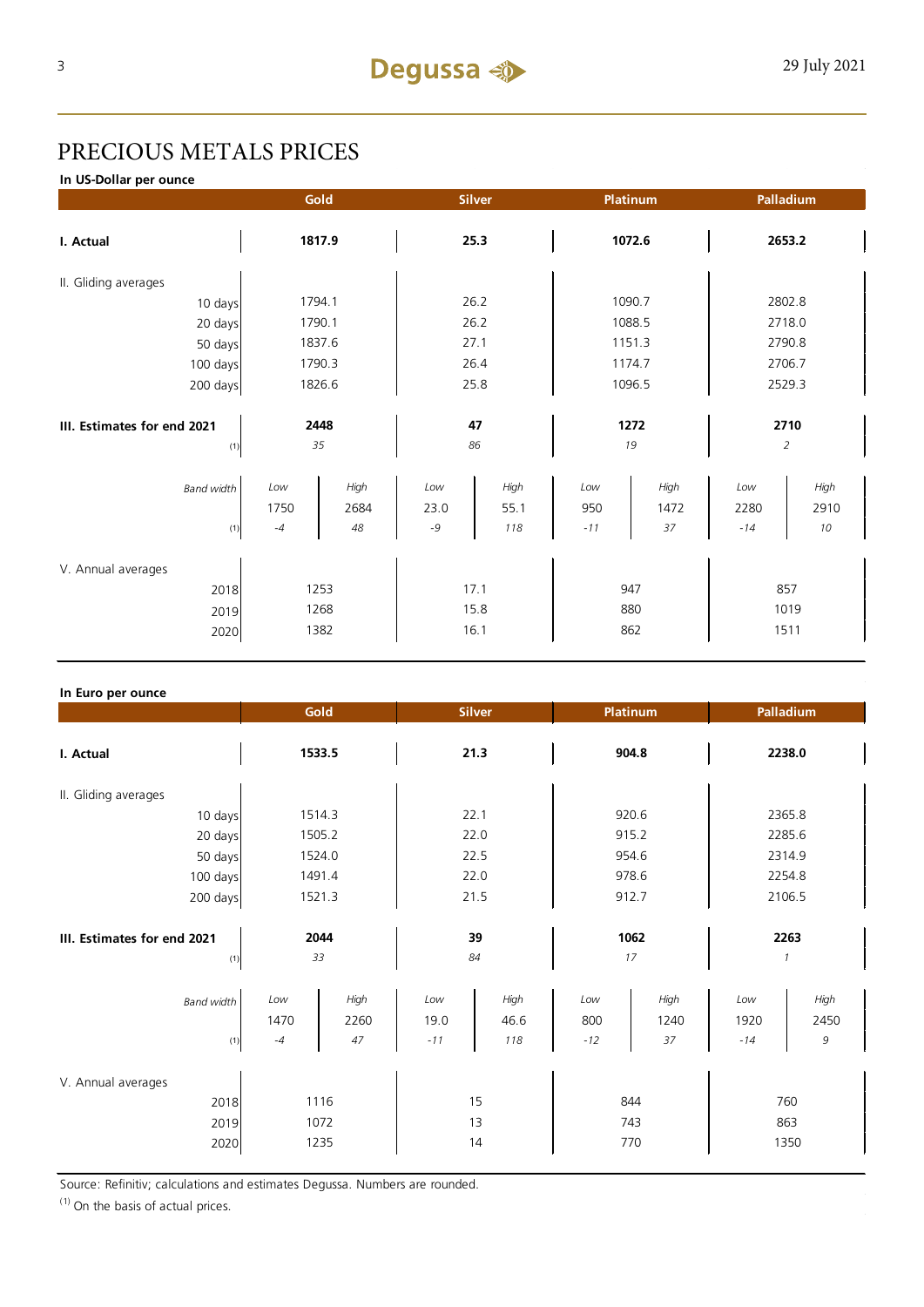## BITCOIN, PERFORMANCE OF VARIOUS ASSET CLASSES

#### **Bitcoin in US dollars**



Source: Refinitiv; graph by Degussa.

#### **Performance of stocks, commodities, FX and bonds**

(a) In national currencies (b) In euro





Source: Refinitiv; calculations by Degussa.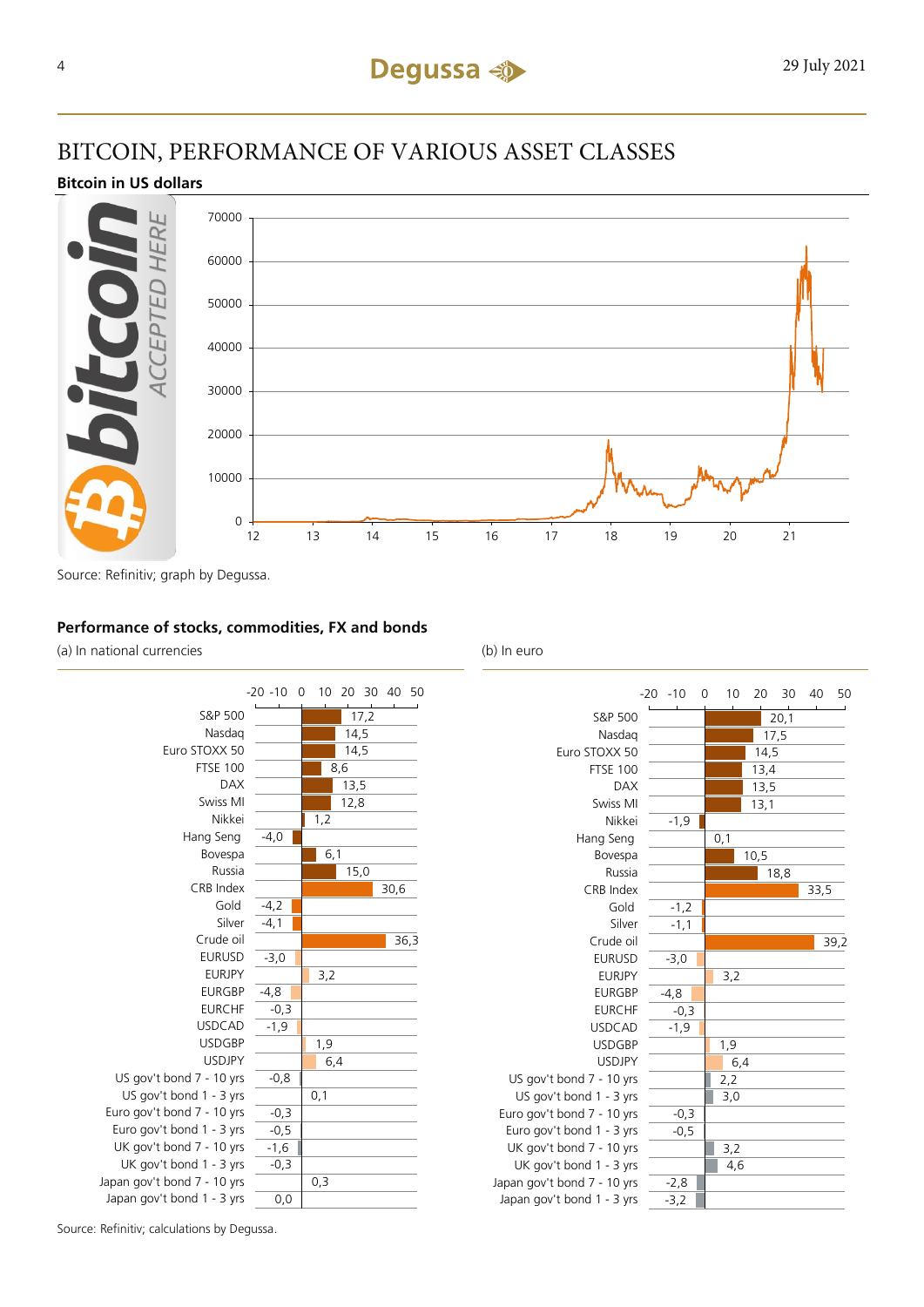#### **Articles in earlier issues of the** *Degussa Market Report*

| <i><b>Issue</b></i> | Content                                                               |
|---------------------|-----------------------------------------------------------------------|
| 29 July 2021        | Gold And The Market Fear That Is Not                                  |
| 15 July 2021        | Gold and the Monetary Policy Empire of Deception                      |
| 1 July 2021         | Investors believing the impossible, making the price of gold falter   |
| 17 June 2021        | Gold Against Neglected Risks                                          |
| 2 June 2021         | Gold And Inflation                                                    |
| 20 May 2021         | The Price Correction In The Crypto Space Is Not The End               |
| 6 May 2021          | The Dark Side of the Yield Curve Control Policy                       |
| 22 April 2021       | Bitcoin and the Golden Opportunity                                    |
| 8 April 2021        | On Precious Metal 2021 Price Forecasts                                |
| 25 March 2021       | Money Matters For Gold And Silver Prices                              |
| 11 March 2021       | Interest Rates are to the Price of Gold What Gravity is to the Apple  |
| 25 February 2021    | The Dangers Of Digital Central Bank Money                             |
| 11 February 2021    | Gold Is Not In Bubble Territory                                       |
| 28 January 2021     | It Is High Time To Buy Gold And Silver                                |
| 14 January 2021     | The Great Gold And Silver Bull Market Is On                           |
| 17 December 2020    | Gold Against US-Dollar Risk. A Value Proposition                      |
| 3 December 2020     | Keep Your Cool - And Physical Gold And Silver                         |
| 19 November 2020    | It is Going to be Wild. Hold on to Physical Gold                      |
| 5 November 2020     | For In Fire Gold Is Tested                                            |
| 22 October 2020     | The Policy of Inflating Everything, Not Only The Price Of Gold        |
| 8 October 2020      | President Trump Is Good For Gold, Or Isn't He?                        |
| 24 September 2020   | Get Physical With Gold                                                |
| 10 September 2020   | The Inflation Threat And The Case For Gold                            |
| 27 August 2020      | We Need Sound Money To Regain and Defend Our Liberties                |
| 13 August 2020      | Gold And Silver Prices Are Set To Trend Even Higher                   |
| 30 July 2020        | The Big Short In Official Currencies                                  |
| 16 July 2020        | "World Gold Price" Hits A New Record                                  |
| 2 July 2020         | Some Things You Need To Know About Money                              |
| 4 June 2020         | Gold in Times of Economic Crisis and Social Revolution                |
| 20 May 2020         | First the Money Supply Shock, Then the Inflation Shock                |
| 7 May 2020          | Be Aware of What Inflation Really Is                                  |
| 23 April 2020       | The Undesirable Effects of the Corona-Virus Relief Package            |
| 9 April 2020        | The Boom And Bust Theory That Does Not Crash                          |
| 26 March 2020       | With Mega Bail Outs, Governments Are The Big Winners                  |
| 12 March 2020       | The Truth About Money - Past, Present, Future                         |
| 27 February 2020    | Inflation Policy And Its Supporters                                   |
| 13 February 2020    | Gold-ETFs Versus Physical Gold: Difference Matters                    |
| 30 January 2020     | Do Not Think The Era Of Boom And Bust Has Ended                       |
| 23 January 2020     | Bull Markets, No Bubble Markets: Gold And Silver In 2020              |
| The <b>Dec</b>      | t (Corman) and the Dequese Market Benert (Fraigh) are<br>+م ماطمانویو |

The Degussa Marktreport (German) and the Degussa Market Report (English) are available at: **www.degussa-goldhandel.de/marktreport**